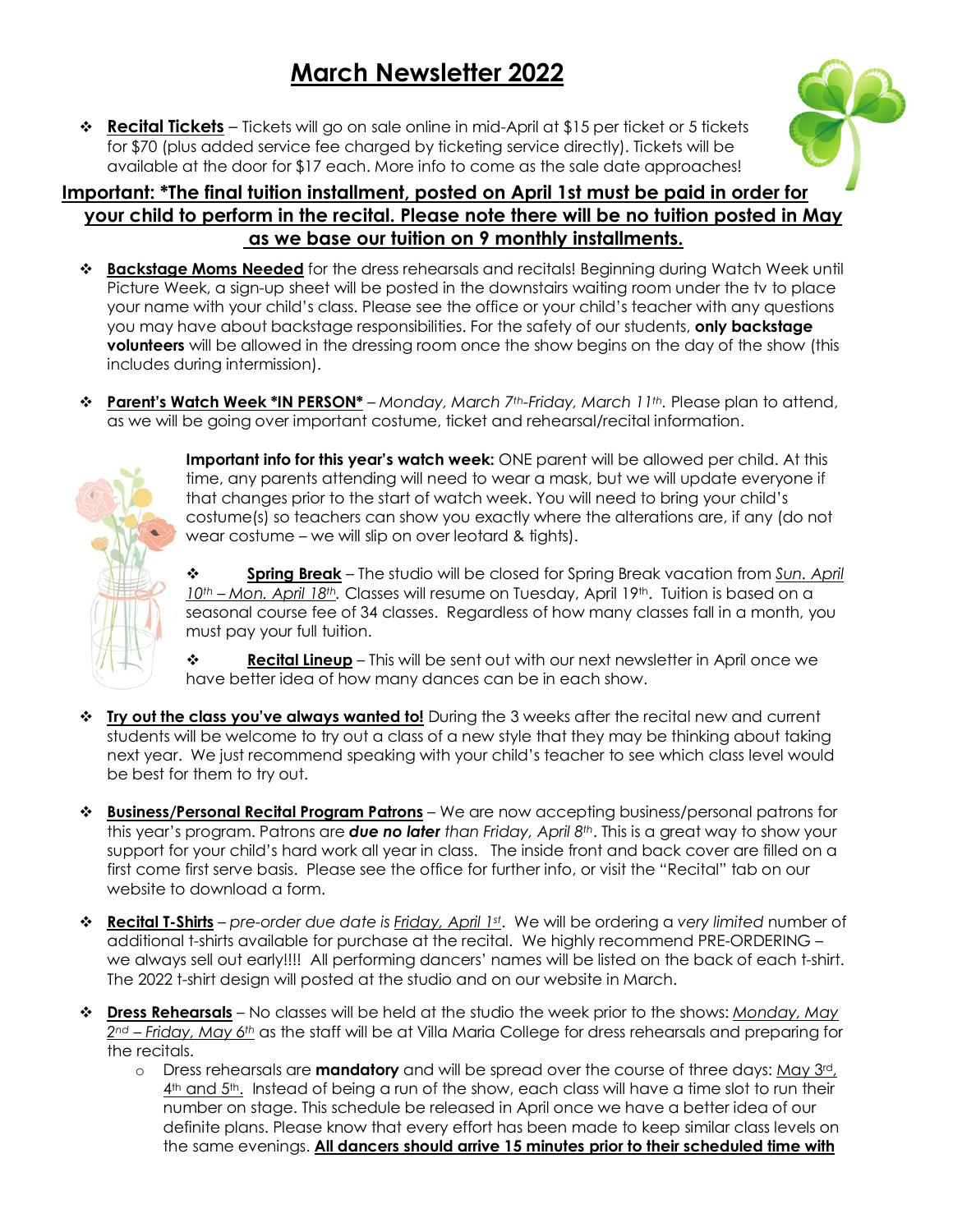**hair, makeup and costume on.** Please sit with your class in the auditorium upon arrival. If you have 2 or more costume changes, you will be directed where to change.

## **Class Pictures Schedule – Held at the Studio**

- Pictures will be taken during classes, Monday-Thursday, April 4<sup>th</sup>-7<sup>th</sup>. Each class will have a 30 minute block – 15 minutes for pictures and 15 minutes to run their routine.
- Please still arrive 10 minutes before your scheduled block time with hair, makeup and costume already on. If you are late we cannot retake the group picture.
- Also, come with picture envelope ready to hand in at the time of your first picture and *checks made payable to the photographer,* **not** *Hoffman School of Dance***.**



| <b>Picture Time</b> |                            |                       | <b>Class Day/Time</b> | <b>Teacher</b> |
|---------------------|----------------------------|-----------------------|-----------------------|----------------|
|                     | <b>Song Name</b>           | <b>Class Type</b>     |                       |                |
| 4:30-5:00           | Sea Cruise                 | <b>Monday</b> Combo 3 | Mon. 4:30-5:15        | Janeen         |
| $4:45-5:15$         | Dance with Me Tonight      | Jazz A/B              | Mon. 4:45-5:30        | Claire         |
| 5:00-5:30           | Music Box Dancer           | <b>Primary Ballet</b> | Mon. 6:30-7:15        | Janeen         |
| $5:15-5:45$         | He's a Dream               | Jazz 1                | Mon. 4:30-5:30        | Kurt           |
| $5:30-6:00$         | Super Spies                | Acro A                | Mon. 5:30-6:15        | Janeen         |
| $5:45-6:15$         | Ease on Down the Road      | Tap/Jazz Split        | Mon. 5:30-6:00        | Claire         |
| $6:00 - 6:30$       | Hanging by a Thread        | Lyrical 2             | Mon. 6:30-7:30        | Kurt           |
| $6:15-6:45$         | Rewrite the Stars          | <b>Ballet C/D</b>     | Mon. 6:30-7:45        | Claire         |
| $6:30 - 7:00$       | Piano Man                  | Nats. Specialty       | Mon. 5:30-6:30        | Kurt           |
| $6:45-7:15$         | Word Up                    | Preteen Jazz          | Mon. 7:45-8:30        | Claire         |
| $7:00 - 7:30$       | The Mist                   | <b>Ballet 2</b>       | Mon. 7:30-8:45        | Rachael        |
| $7:15 - 7:45$       | Dream a Little Dream of Me | Lyrical C/D           | Mon. 6:30-7:45        | Claire         |
| 7:30-8:00           | Don Quixote Variation      | <b>Ballet 1</b>       | Mon. 7:30-8:30        | Janeen         |
| $7:45-8:15$         |                            | Pointe                | Mon. 8:45-9:15        | Rachael        |
| 8:00-8:30           | Flip Flop and Fly          | Preteen/Teen Tap      | Mon. 8:30-9:15        | Claire         |
| $8:15 - 8:45$       | Heaven I Know              | Nats. Specialty       |                       |                |

#### **Picture Day Schedule — Monday, April 4th**

### **Picture Day Schedule — Tuesday, April 5th**

| <b>Picture Time</b> | <b>Song Name</b>       | <b>Class Type</b>   | <b>Class Day/Time</b> | <b>Teacher</b> |
|---------------------|------------------------|---------------------|-----------------------|----------------|
| 4:30-5:00           | <b>Be Our Guest</b>    | Tuesday Combo 2     | Tues. 4:00-4:45       | Claire         |
| $4:45-5:15$         | Friday                 | Hip Hop A/B         | Tues. 5:00-5:45       | Marissa        |
| 5:00-5:30           | Oh You Beautiful Doll  | Tuesday Combo 1     | Tues. 10:30-11:15     | Claire         |
| $5:15 - 5:45$       | Nicki Nicki Nicki      | Regional Hip Hop    | Tues. 6:00-6:45       | Marissa        |
| $5:30-6:00$         | Here Comes the Sun     | <b>Ballet A/B</b>   | Tues. 5:45-6:30       | Claire         |
| $5:45-6:15$         | Superstar              | <b>Primary Acro</b> | Tues. 4:30-5:00       | Janeen         |
| $6:00 - 6:30$       | <b>Fix You</b>         | Lyrical 1           | Tues. 5:00-5:45       | Claire         |
| $6:15 - 6:45$       | Music in Me            | Tap 2               | Tues. 8:00-8:45       | Kurt           |
| $6:30 - 7:00$       | <b>True Colors</b>     | Lyrical A/B         | Tues. 6:30-7:00       | Claire         |
| $6:45-7:15$         | Valerie                | Acro D/E            | Fri. 4:30-5:30        | Becca          |
| 7:00-7:30           | <b>Blinding Lights</b> | Hip Hop C/D         | Tues. 7:00-7:45       | Marissa        |
| $7:15 - 7:45$       | We Belong              | Nats. Specialty     |                       | Claire         |
| 7:30-8:00           | Cardi Comin Through    | Teen Hip Hop        | Tues. 7:45-8:30       | Marissa        |
| $7:45-8:15$         | End of the Ride        | Nats. Specialty     |                       |                |